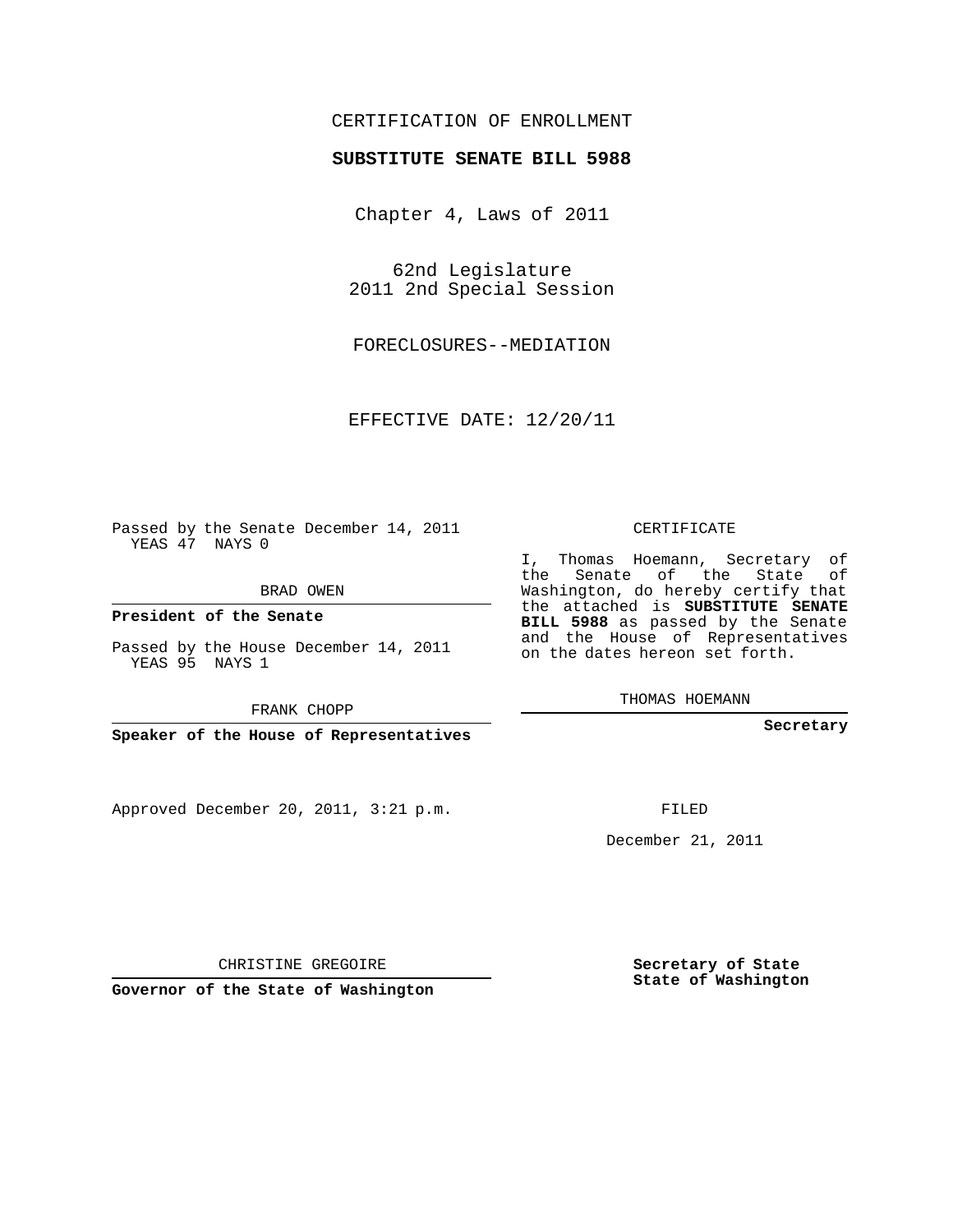## **SUBSTITUTE SENATE BILL 5988** \_\_\_\_\_\_\_\_\_\_\_\_\_\_\_\_\_\_\_\_\_\_\_\_\_\_\_\_\_\_\_\_\_\_\_\_\_\_\_\_\_\_\_\_\_

\_\_\_\_\_\_\_\_\_\_\_\_\_\_\_\_\_\_\_\_\_\_\_\_\_\_\_\_\_\_\_\_\_\_\_\_\_\_\_\_\_\_\_\_\_

Passed Legislature - 2011 2nd Special Session

## **State of Washington 62nd Legislature 2011 2nd Special Session**

**By** Senate Financial Institutions, Housing & Insurance (originally sponsored by Senators Hobbs, Litzow, Fain, Keiser, Frockt, Chase, and Kline)

READ FIRST TIME 12/14/11.

 AN ACT Relating to making imperative changes to the foreclosure fairness act to ensure mediators' participation; amending RCW 61.24.163 and 61.24.169; and declaring an emergency.

BE IT ENACTED BY THE LEGISLATURE OF THE STATE OF WASHINGTON:

 **Sec. 1.** RCW 61.24.163 and 2011 c 58 s 7 are each amended to read as follows:

 (1) The foreclosure mediation program established in this section applies only to borrowers who have been referred to mediation by a housing counselor or attorney. The mediation program under this section is not governed by chapter 7.07 RCW and does not preclude mediation required by a court or other provision of law.

 (2) A housing counselor or attorney referring a borrower to mediation shall send a notice to the borrower and the department, stating that mediation is appropriate.

(3) Within ten days of receiving the notice, the department shall:

 (a) Send a notice to the beneficiary, the borrower, the housing counselor or attorney who referred the borrower, and the trustee stating that the parties have been referred to mediation. The notice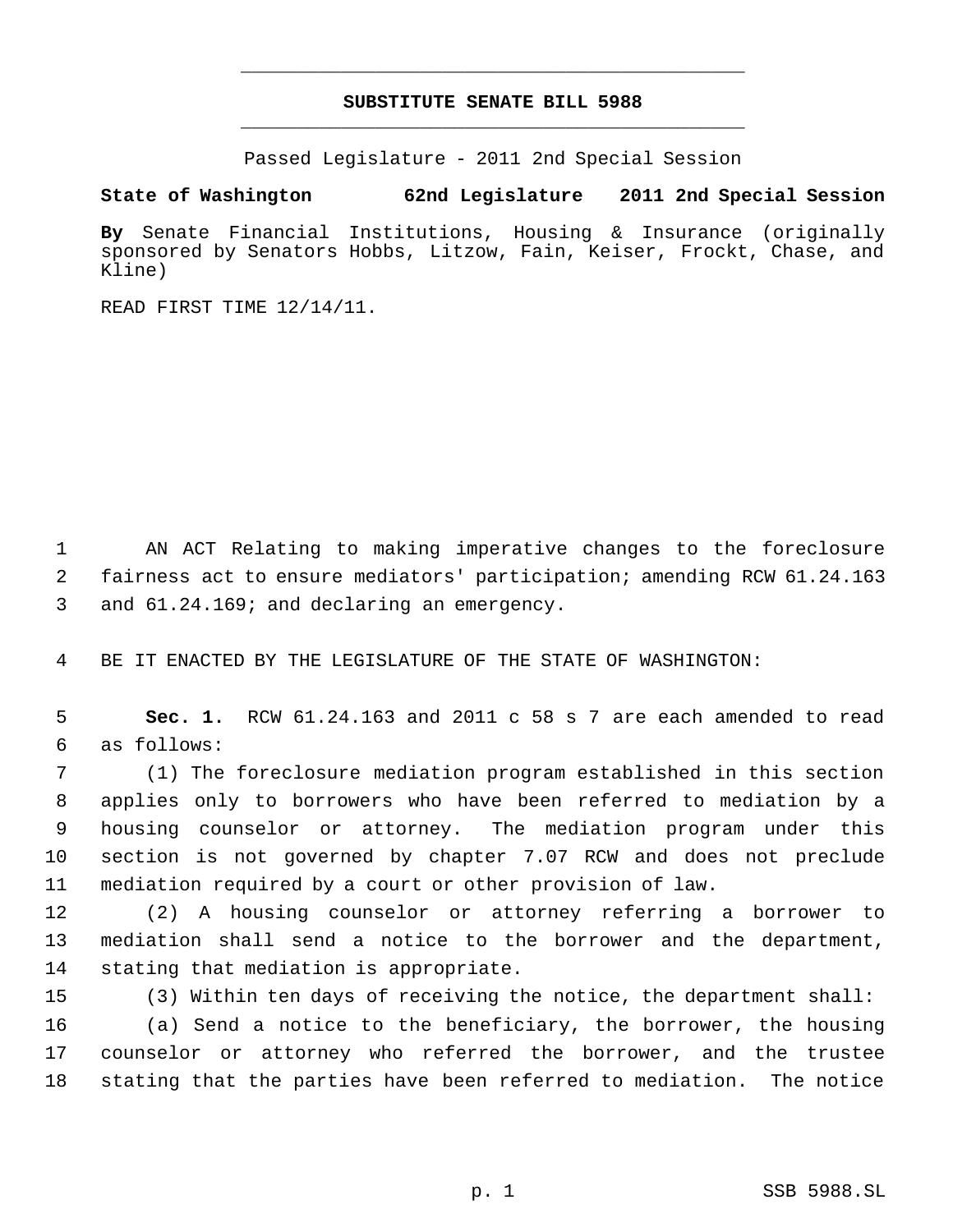must include the statements and list of documents and information described in subsection (5)(b)(i) through (iv) of this section; and

(b) Select a mediator and notify the parties of the selection.

 (4)(( $\left(\frac{1}{2}\right)$ ) Within forty-five days of receiving the referral from the department, the mediator shall convene a mediation session in the county where the borrower resides, unless the parties agree on another location. The parties may agree in writing to extend the time in which to schedule the mediation session. If the parties agree to extend the time, the beneficiary shall notify the trustee of the extension and the date the mediator is expected to issue the mediator's certification.

11 (((b) Prior to scheduling a mediation session, the mediator shall 12 require that both parties sign a waiver stating that neither party may call the mediator as a live witness in any litigation pertaining to a 14 foreclosure - action - between - the - parties. However, - the - mediator's 15 certification - may - be - deemed - admissible - evidence, - subject - to - court 16 rules, in any litigation pertaining to a foreclosure action between the 17 parties.))

 (5)(a) The mediator may schedule phone conferences, consultations with the parties individually, and other communications to ensure that the parties have all the necessary information to engage in a productive mediation.

 (b) The mediator must send written notice of the time, date, and location of the mediation session to the borrower, the beneficiary, and the department at least fifteen days prior to the mediation session. At a minimum, the notice must contain:

 (i) A statement that the borrower may be represented in the mediation session by an attorney or other advocate;

 (ii) A statement that a person with authority to agree to a resolution, including a proposed settlement, loan modification, or dismissal or continuation of the foreclosure proceeding, must be present either in person or on the telephone or video conference during the mediation session;

 (iii) A complete list of documents and information required by this section that the parties must provide to the mediator and the deadlines for providing the documents and information; and

 (iv) A statement that the parties have a duty to mediate in good faith and that failure to mediate in good faith may impair the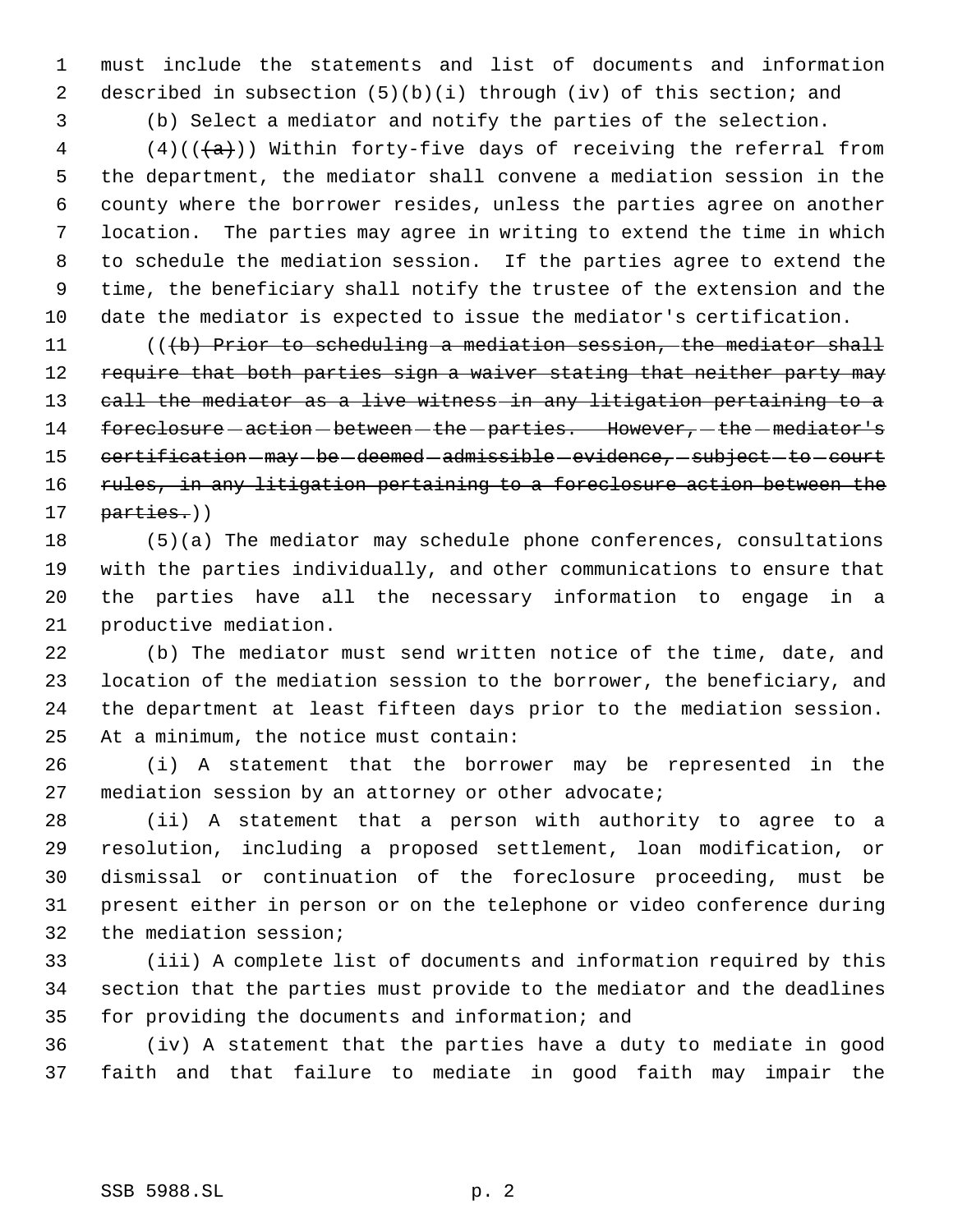beneficiary's ability to foreclose on the property or the borrower's ability to modify the loan or take advantage of other alternatives to foreclosure.

 (6) The borrower, the beneficiary or authorized agent, and the mediator must meet in person for the mediation session. However, a person with authority to agree to a resolution on behalf of the beneficiary may be present over the telephone or video conference during the mediation session.

 (7) The participants in mediation must address the issues of foreclosure that may enable the borrower and the beneficiary to reach a resolution, including but not limited to reinstatement, modification of the loan, restructuring of the debt, or some other workout plan. To assist the parties in addressing issues of foreclosure, the mediator must require the participants to consider the following:

 (a) The borrower's current and future economic circumstances, including the borrower's current and future income, debts, and obligations for the previous sixty days or greater time period as determined by the mediator;

 (b) The net present value of receiving payments pursuant to a modified mortgage loan as compared to the anticipated net recovery following foreclosure;

 (c) Any affordable loan modification calculation and net present value calculation when required under any federal mortgage relief program, including the home affordable modification program (HAMP) as applicable to government-sponsored enterprise and nongovernment- sponsored enterprise loans and any HAMP-related modification program applicable to loans insured by the federal housing administration, the veterans administration, and the rural housing service. If such a calculation is not required, then the beneficiary must use the current calculations, assumptions, and forms that are established by the federal deposit insurance corporation and published in the federal deposit insurance corporation loan modification program guide; and

 (d) Any other loss mitigation guidelines to loans insured by the federal housing administration, the veterans administration, and the rural housing service, if applicable.

 (8) A violation of the duty to mediate in good faith as required under this section may include:

(a) Failure to timely participate in mediation without good cause;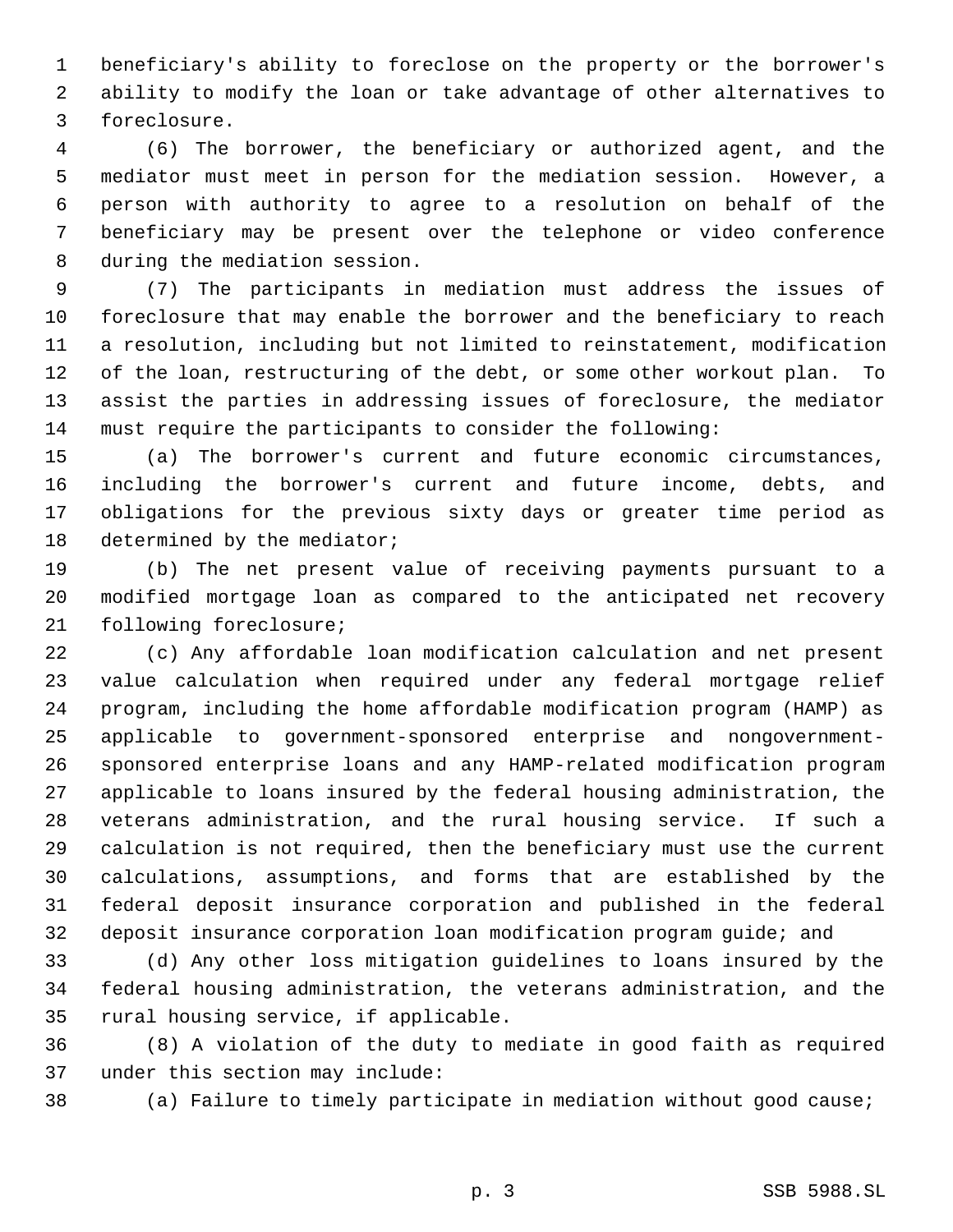(b) Failure of the beneficiary to provide the following documentation to the borrower and mediator at least ten days before the mediation or pursuant to the mediator's instructions:

 (i) An accurate statement containing the balance of the loan as of the first day of the month in which the mediation occurs;

(ii) Copies of the note and deed of trust;

 (iii) Proof that the entity claiming to be the beneficiary is the owner of any promissory note or obligation secured by the deed of trust. Sufficient proof may be a copy of the declaration described in RCW 61.24.030(7)(a);

 (iv) The best estimate of any arrearage and an itemized statement of the arrearages;

 (v) An itemized list of the best estimate of fees and charges outstanding;

 (vi) The payment history and schedule for the preceding twelve months, or since default, whichever is longer, including a breakdown of all fees and charges claimed;

 (vii) All borrower-related and mortgage-related input data used in any net present value analysis;

 (viii) An explanation regarding any denial for a loan modification, forbearance, or other alternative to foreclosure in sufficient detail 22 for a reasonable person to understand why the decision was made;

 (ix) The most recently available appraisal or other broker price opinion most recently relied upon by the beneficiary; and

 (x) The portion or excerpt of the pooling and servicing agreement that prohibits the beneficiary from implementing a modification, if the beneficiary claims it cannot implement a modification due solely to limitations in a pooling and servicing agreement, and documentation or a statement detailing the efforts of the beneficiary to obtain a waiver of the pooling and servicing agreement provisions;

 (c) Failure of the borrower to provide documentation to the beneficiary and mediator, at least ten days before the mediation or pursuant to the mediator's instruction, showing the borrower's current and future income, debts and obligations, and tax returns for the past two years;

 (d) Failure of either party to pay the respective portion of the mediation fee in advance of the mediation as required under this section;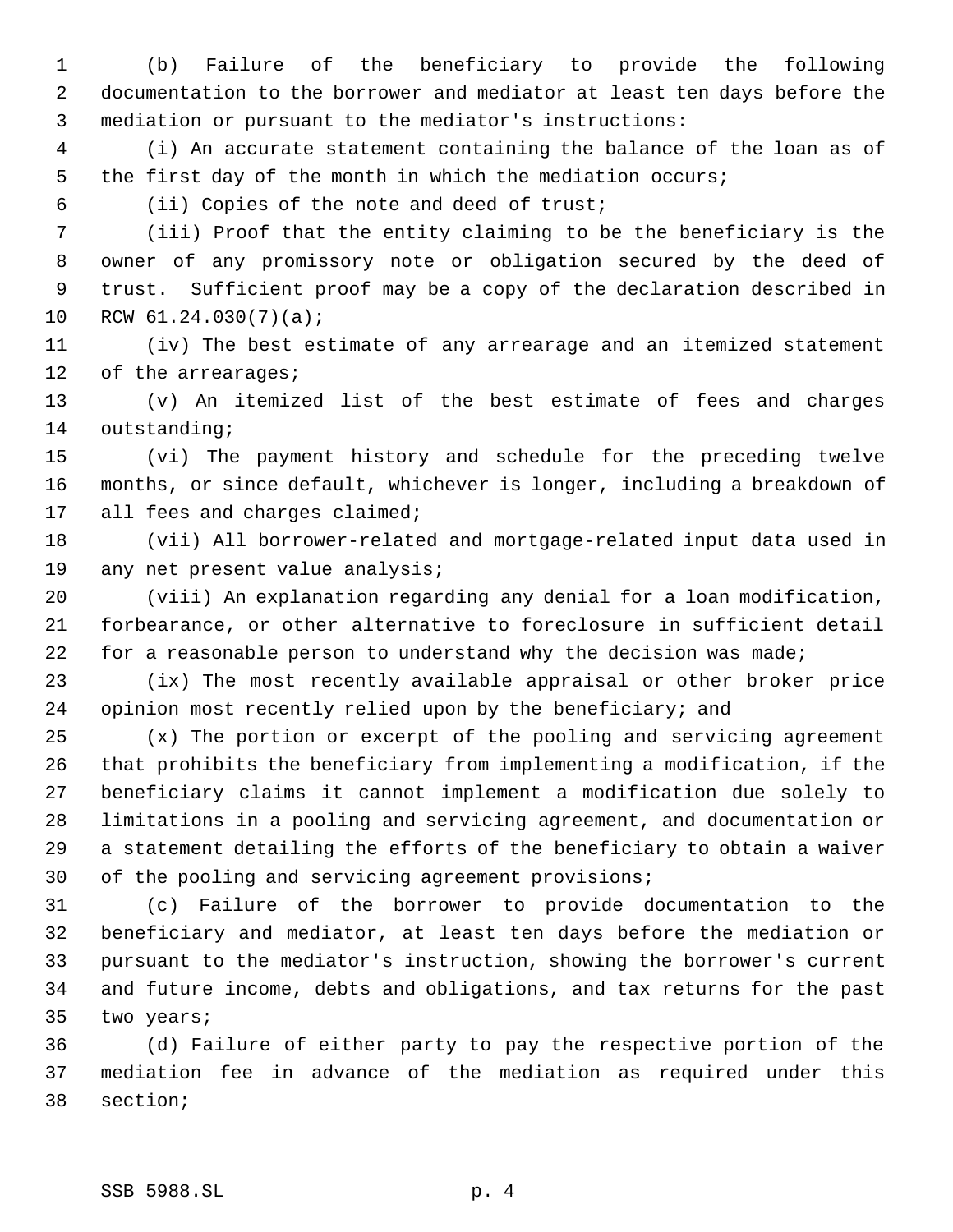(e) Failure of a party to designate representatives with adequate authority to fully settle, compromise, or otherwise reach resolution with the borrower in mediation; and

 (f) A request by a beneficiary that the borrower waive future claims he or she may have in connection with the deed of trust, as a condition of agreeing to a modification, except for rescission claims under the federal truth in lending act. Nothing in this section precludes a beneficiary from requesting that a borrower dismiss with prejudice any pending claims against the beneficiary, its agents, loan servicer, or trustee, arising from the underlying deed of trust, as a condition of modification.

 (9) Within seven business days after the conclusion of the mediation session, the mediator must send a written certification to the department and the trustee and send copies to the parties of:

(a) The date, time, and location of the mediation session;

 (b) The names of all persons attending in person and by telephone or video conference, at the mediation session;

 (c) Whether a resolution was reached by the parties, including whether the default was cured by reinstatement, modification, or restructuring of the debt, or some other alternative to foreclosure was 21 agreed upon by the parties;

 (d) Whether the parties participated in the mediation in good faith; and

 (e) A description of the net present value test used, along with a copy of the inputs, including the result of the net present value test expressed in a dollar amount.

 (10) If the parties are unable to reach any agreement and the mediator certifies that the parties acted in good faith, the beneficiary may proceed with the foreclosure.

 (11)(a) The mediator's certification that the beneficiary failed to act in good faith in mediation constitutes a defense to the nonjudicial foreclosure action that was the basis for initiating the mediation. In any action to enjoin the foreclosure, the beneficiary shall be entitled to rebut the allegation that it failed to act in good faith.

 (b) The mediator's certification that the beneficiary failed to act in good faith during mediation does not constitute a defense to a judicial foreclosure or a future nonjudicial foreclosure action if a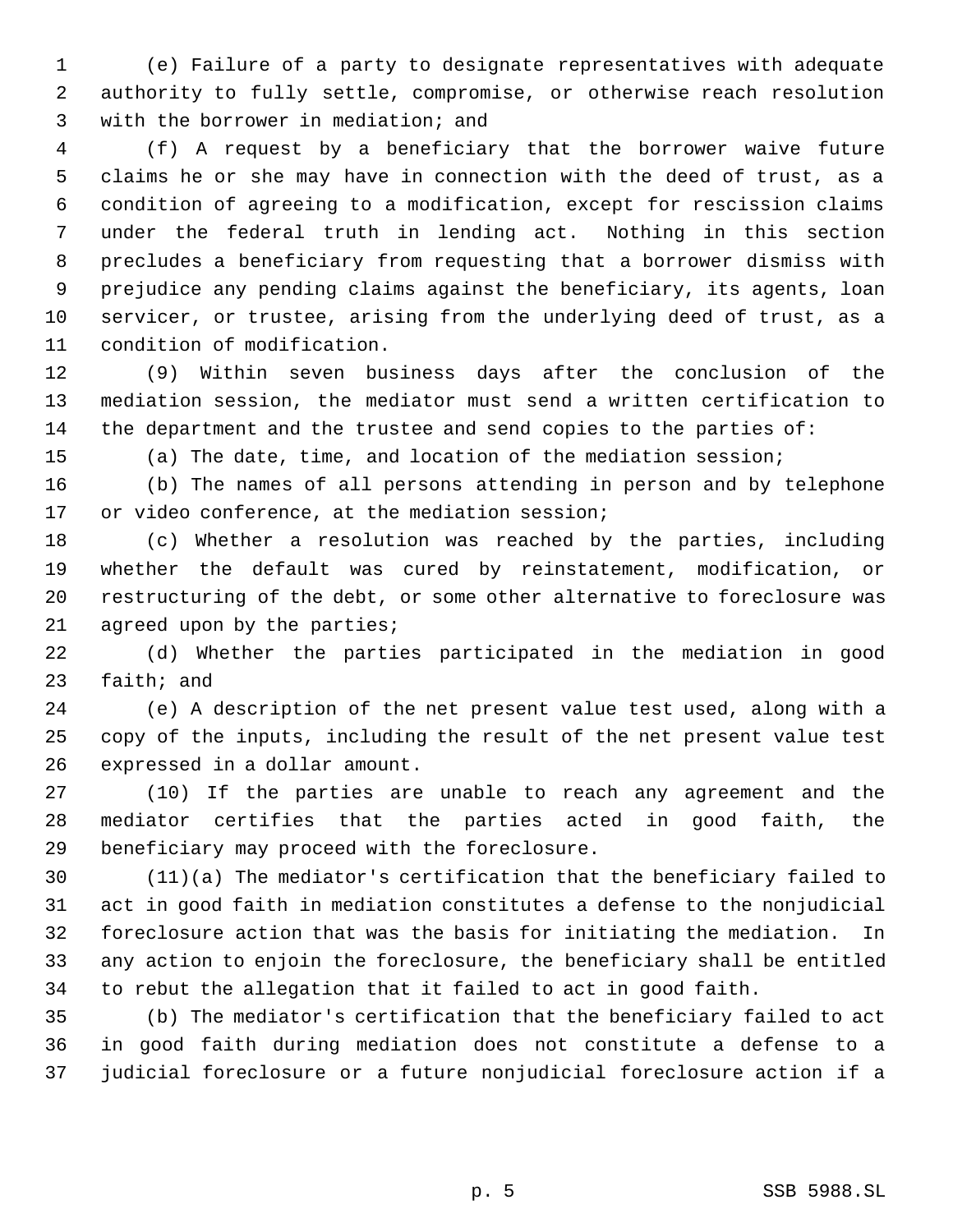modification of the loan is agreed upon and the borrower subsequently defaults.

 (c) If an agreement was not reached and the mediator's certification shows that the net present value of the modified loan exceeds the anticipated net recovery at foreclosure, that showing in the certification shall constitute a basis for the borrower to enjoin the foreclosure.

 (12) The mediator's certification that the borrower failed to act in good faith in mediation authorizes the beneficiary to proceed with the foreclosure.

 (13)(a) A trustee may not record the notice of sale until the trustee receives the mediator's certification stating that the mediation has been completed.

 (b) If the trustee does not receive the mediator's certification, the trustee may record the notice of sale after ten days from the date the certification to the trustee was due. If the notice of sale is recorded under this subsection (13)(b) and the mediator subsequently issues a certification alleging the beneficiary violated the duty of good faith, the trustee may not proceed with the sale.

 (14) A mediator may charge reasonable fees as authorized by this subsection and by the department. Unless the fee is waived or the parties agree otherwise, a foreclosure mediator's fee may not exceed four hundred dollars for a mediation session lasting between one hour and three hours. For a mediation session exceeding three hours, the foreclosure mediator may charge a reasonable fee, as authorized by the department. The mediator must provide an estimated fee before the mediation, and payment of the mediator's fee must be divided equally between the beneficiary and the borrower. The beneficiary and the borrower must tender the loan mediator's fee seven calendar days before the commencement of the mediation or pursuant to the mediator's instructions.

 (15) Beginning December 1, 2012, and every year thereafter, the department shall report annually to the legislature on:

 (a) The performance of the program, including the numbers of borrowers who are referred to mediation by a housing counselor or attorney;

 (b) The results of the mediation program, including the number of mediations requested by housing counselors and attorneys, the number of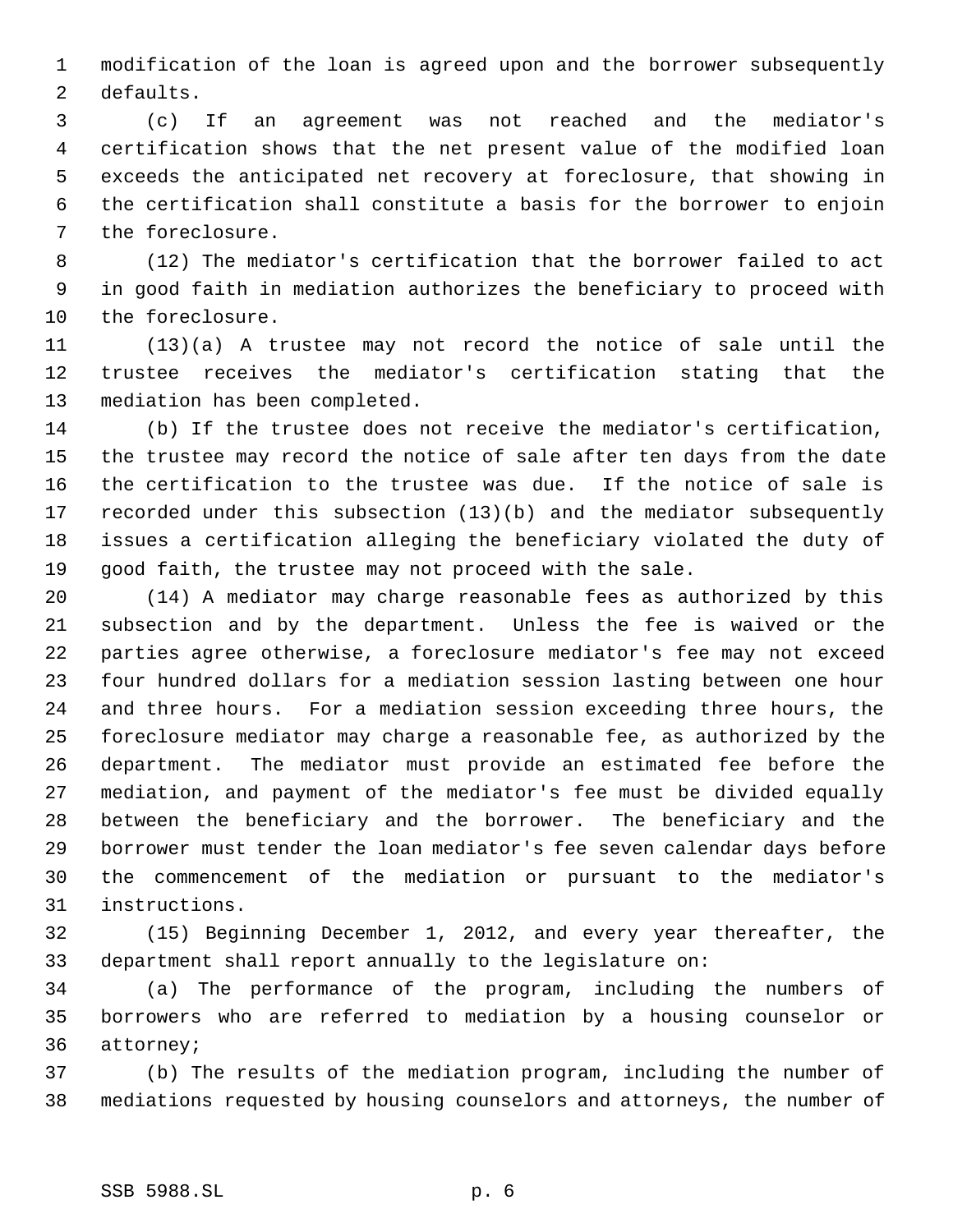certifications of good faith issued, the number of borrowers and beneficiaries who failed to mediate in good faith, and the reasons for the failure to mediate in good faith, if known, the numbers of loans restructured or modified, the change in the borrower's monthly payment for principal and interest and the number of principal write-downs and interest rate reductions, and, to the extent practical, the number of borrowers who report a default within a year of restructuring or modification;

 (c) The information received by housing counselors regarding 10 outcomes of foreclosures; and

 (d) Any recommendations for changes to the statutes regarding the mediation program.

 **Sec. 2.** RCW 61.24.169 and 2011 c 58 s 10 are each amended to read as follows:

 (1) For the purposes of RCW 61.24.163, the department must maintain a list of approved foreclosure mediators. The department may approve the following persons to serve as foreclosure mediators under this section:

 (a) Attorneys who are active members of the Washington state bar association;

 (b) Employees of United States department of housing and urban development-approved housing counseling agencies or approved by the Washington state housing finance commission;

 (c) Employees or volunteers of dispute resolution centers under chapter 7.75 RCW; and

(d) Retired judges of Washington courts.

 (2) The department may establish a required training program for foreclosure mediators and may require mediators to acquire training before being approved. The mediators must be familiar with relevant aspects of the law, have knowledge of community-based resources and mortgage assistance programs, and refer borrowers to these programs where appropriate.

 (3) The department may remove any mediator from the approved list of mediators.

 (4)(a) A mediator under this section who is an employee or volunteer of a dispute resolution center under chapter 7.75 RCW is